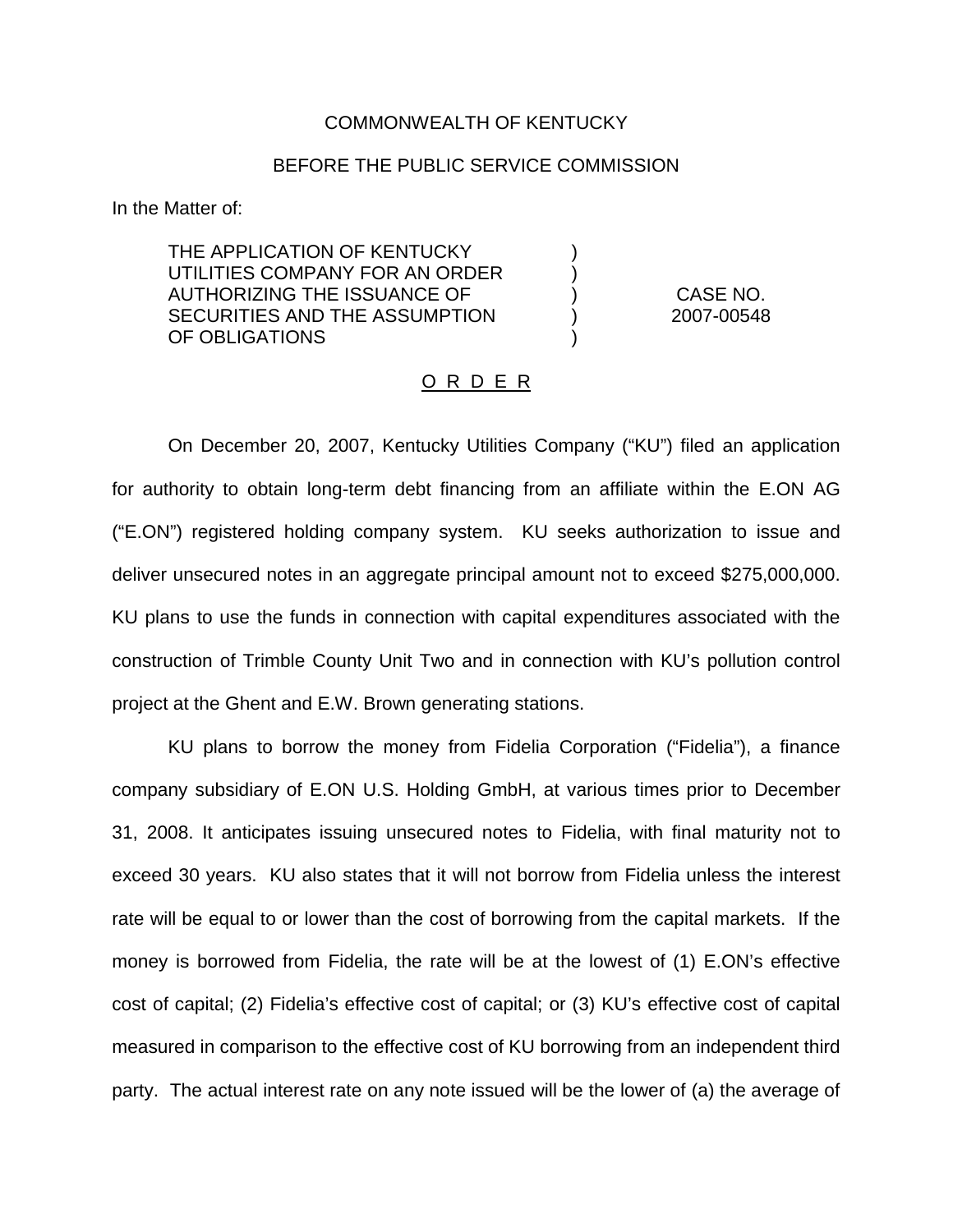three quotes obtained by Fidelia from international investment banks for an unsecured bond issued by E.ON for the applicable term of the loan; and (b) the lowest of three quotes obtained by KU from international investment banks for a secured bond issued by KU for the applicable term of the loan. KU refers to this as the Best Rate Method and states that this method provides assurance that KU will not pay more for a loan from Fidelia than it would pay in the capital markets for a similar loan. KU also states that it intends to execute notes with each loan entered into with Fidelia stating the interest rate, maturity date and payment terms. Issuance expenses for the loans described herein will not exceed, in total, the sum of \$50,000. KU may choose a variable rate in conjunction with interest rate hedging agreements with an E.ON affiliate or with a bank or financial institution.

KU also seeks Commission approval to deviate from the filing requirements of 807 KAR 5:001, Section 11(d), which requires that a copy of KU's Engineering, Procurement and Construction Contract with Bechtel Power Corporation ("EPC Contract") for construction of Trimble County Unit Two and a copy of KU's construction contract with Fluor Enterprises, Inc. ("Construction Contract") for construction of KU's pollution control project be annexed to the instant application. The EPC Contract has been previously filed with the Commission in Case No. 2007-00024.<sup>1</sup> In that case, KU

Case No. 2007-00024, The Application of Kentucky Utilities Company for an Order Authorizing the Issuance of Securities and the Assumption of Obligations.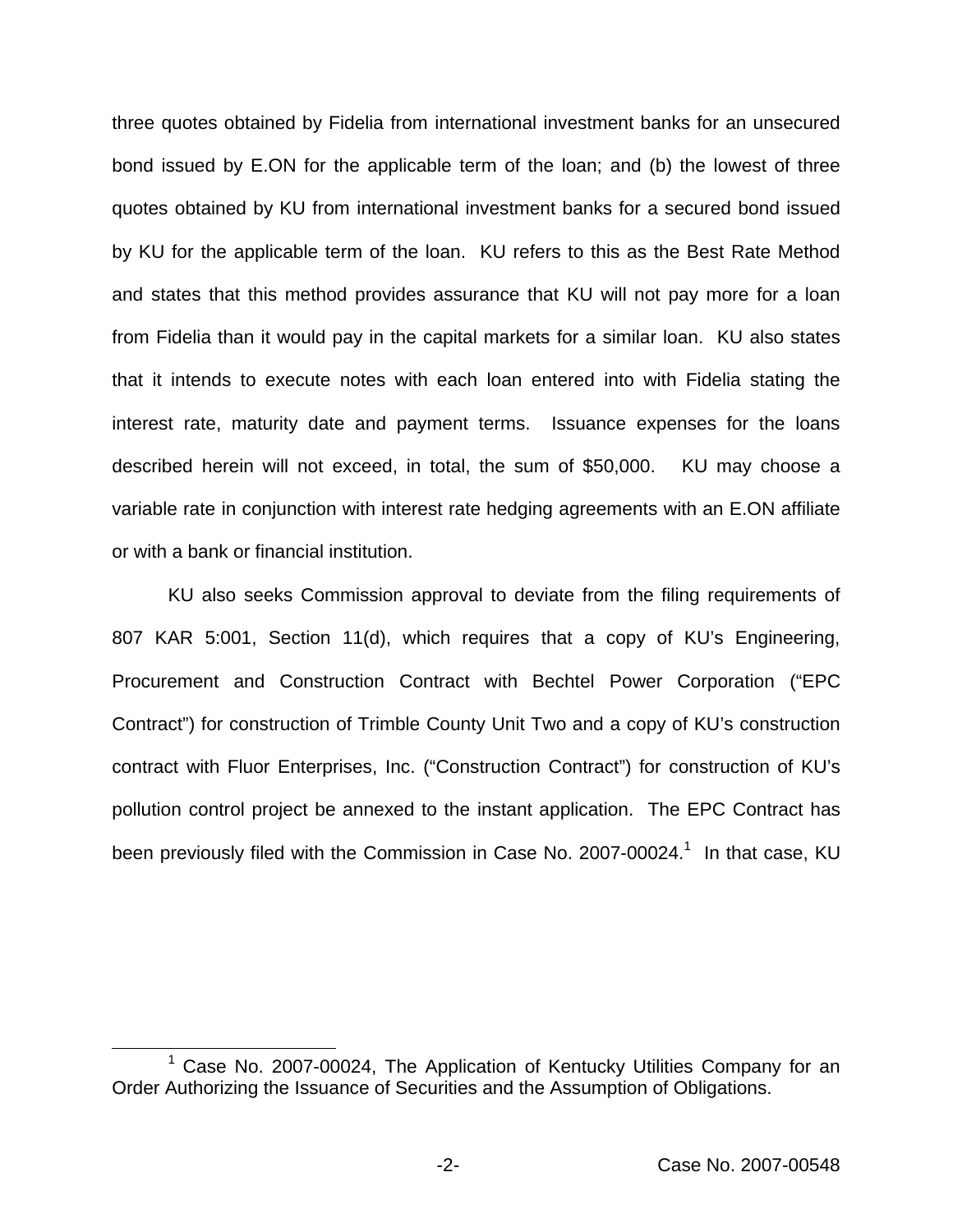was granted confidential protection for portions of the EPC Contract. Subsequently, the EPC Contract was incorporated by reference only into the record of Case No. 2007-  $00115.<sup>2</sup>$ 

The Construction Contract has been previously filed with the Commission in Case No. 2006-00187. $3$  In that case, KU was granted confidential protection for portions of the Construction Contract. Like the EPC Contract, KU was granted a deviation from Commission rules and the Construction Contract was incorporated by reference only into the record of Case No. 2007-00115.

807 KAR 5:001, Section 11(d) provides that a copy of KU's EPC Contract and Construction Contract must be annexed to KU's application in this proceeding. KU states that the EPC Contract and Construction Contract previously filed into the record in Case No. 2007-00024 and Case No. 2006-00187, respectively, have not been changed or modified. KU requests that it be granted a deviation from the requirement to file the EPC Contract and Construction Contract herein and that the Commission, pursuant to 807 KAR 5:001, Section 5(5), incorporate the redacted EPC Contract and Construction Contract into this proceeding by reference only. The Commission finds that the request is reasonable and should be granted. The Commission further finds that the proposed issuance of securities and the assumption of obligations in connection therewith as set out in KU's application should be approved and that the proposed financing is for lawful objects within the corporate purposes of KU's utility operations, is

 $2$  Case No. 2007-00115, The Application of Kentucky Utilities Company for an Order Authorizing the Issuance of Securities and the Assumption of Obligations.

 $3$  Case No. 2006-00187, The Application of Kentucky Utilities Company for an Order Authorizing the Issuance of Securities and the Assumption of Obligations.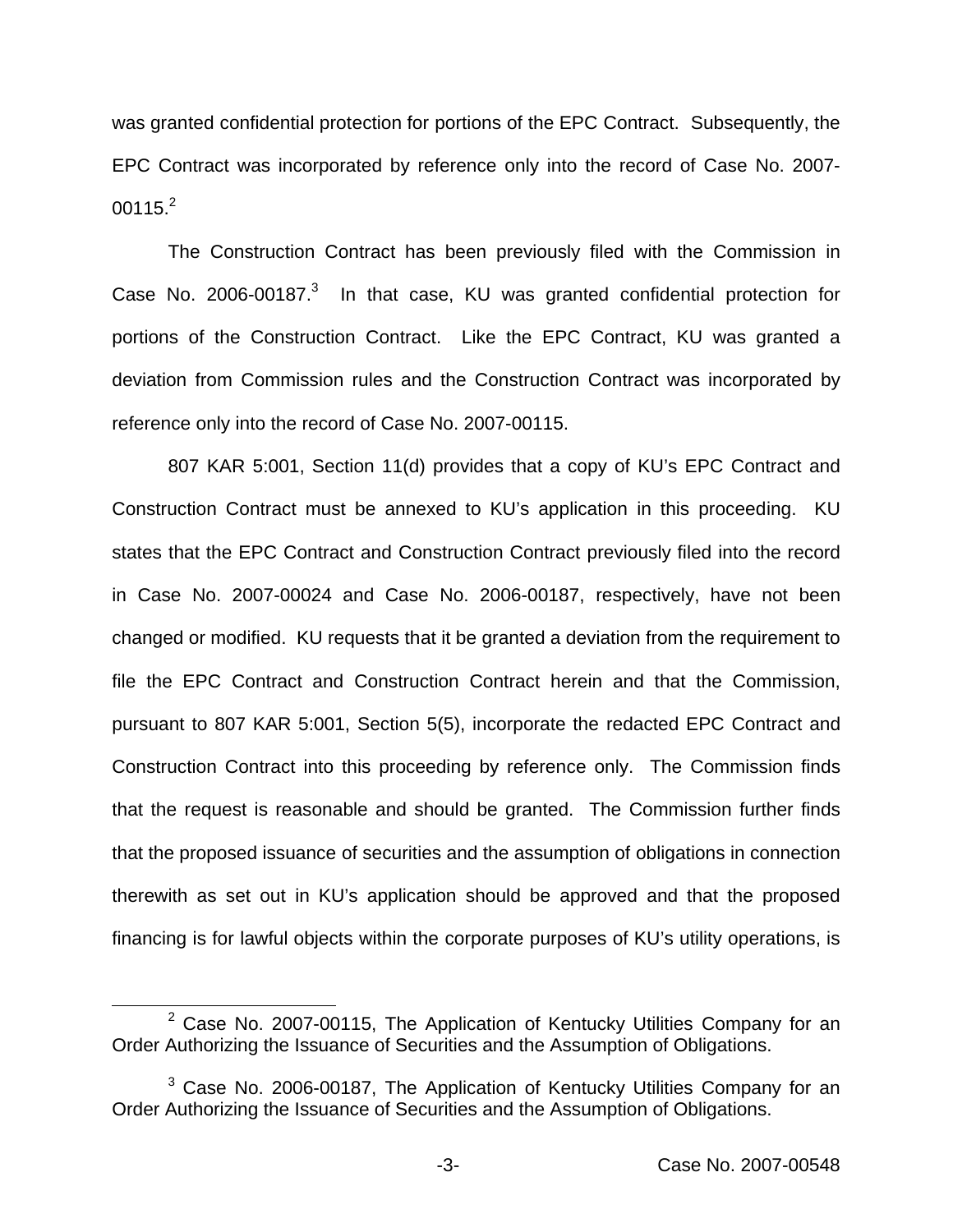necessary and appropriate for and consistent with the proper performance of its service to the public, will not impair its ability to perform that service, is reasonably necessary and appropriate for such purposes, and should therefore be approved.

IT IS THEREFORE ORDERED that:

1. KU's motion for deviation from the filing requirements of 807 KAR 5:001, Section 11(d) and for incorporation by reference is granted.

2. The redacted EPC Contract contained in the record of Case No. 2007- 0024 and redacted Construction Contract contained in the record of Case No. 2006- 00187 shall be made a part of the record in the instant proceeding by reference only, pursuant to 807 KAR 5:001, Section 5(5).

3. KU is authorized to obtain long-term debt in an aggregate amount not to exceed \$275 million, as set forth in its application.

4. KU shall obtain an interest rate that is the lower of the average of the interest rates available to Fidelia or the lowest rate available to KU.

5. KU is authorized to execute, deliver and perform its obligations under the agreements and documents as set out in the application, including but not limited to the inter-company loan agreement with Fidelia and the notes, and to perform the transactions contemplated by such agreements.

6. The proceeds from the transactions authorized herein shall be used only for the lawful purposes set out in the application.

7. KU shall agree only to such terms and prices that are consistent with this Order.